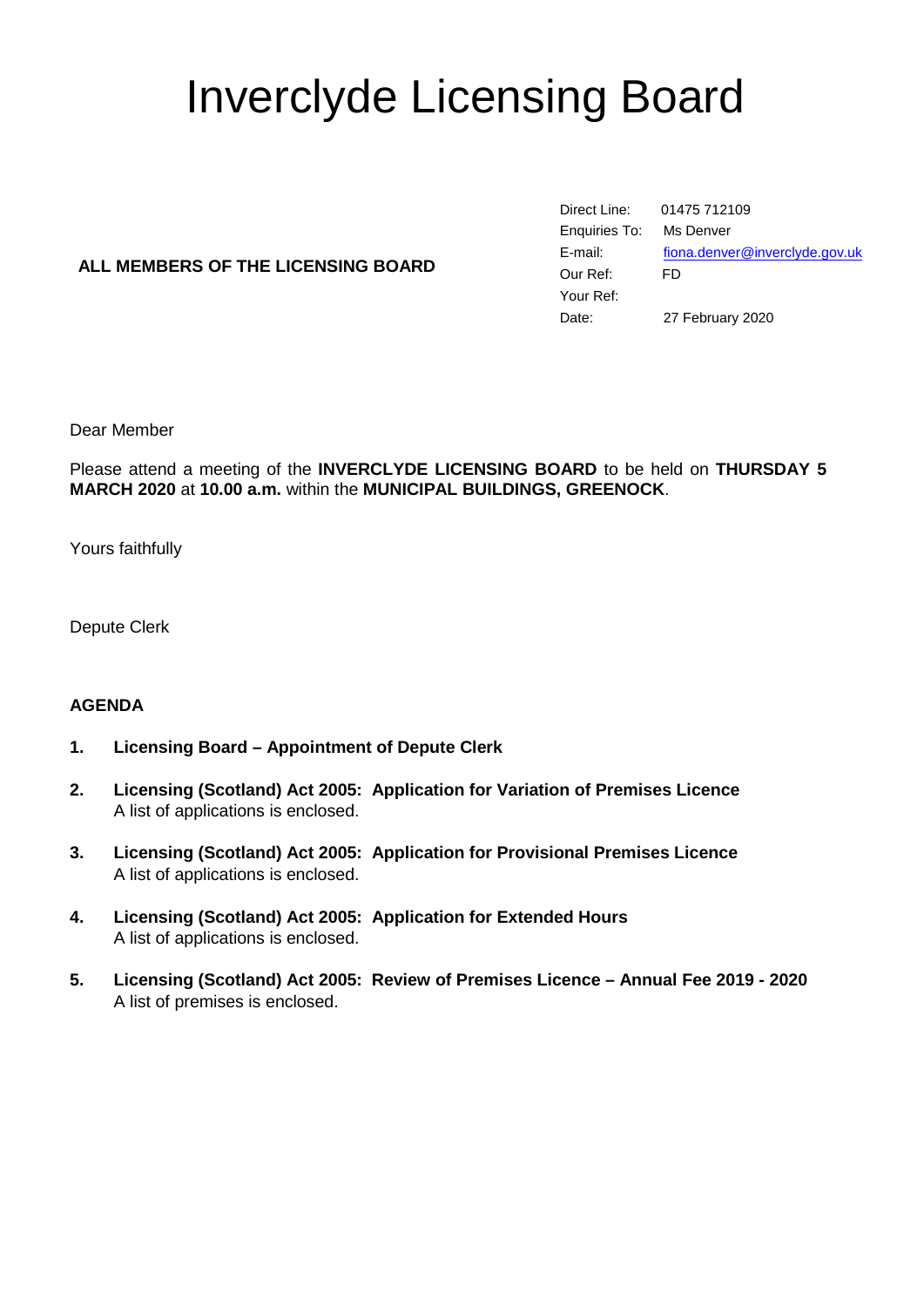# LICENSING (SCOTLAND) ACT 2005

# (2) APPLICATION FOR VARIATION OF PREMISES LICENCE

| No. | Applicant                                               | <b>Premises</b>                                |     | <b>Variation Details</b>                                                                                                                                                                                                                                                                         | Decision |
|-----|---------------------------------------------------------|------------------------------------------------|-----|--------------------------------------------------------------------------------------------------------------------------------------------------------------------------------------------------------------------------------------------------------------------------------------------------|----------|
|     | Stacey Loy                                              | 84 Bridgend Road<br>Greenock                   | (a) | Increase in alcohol display area to 9.69 sq. m.<br><b>Existing</b><br>7.8 sq. m.                                                                                                                                                                                                                 |          |
| 2.  | Scottish Midland Co-operative<br><b>Society Limited</b> | Scotmid<br>38/42 Murdieston Street<br>Greenock |     | Addition of delivery of alcohol via home delivery service to activities<br>to be provided.<br><b>Existing</b><br>The premises will be open outwith core hours for the sale of other<br>items such as tobacco products, newspapers, confectionery and a<br>range of groceries and dairy products. |          |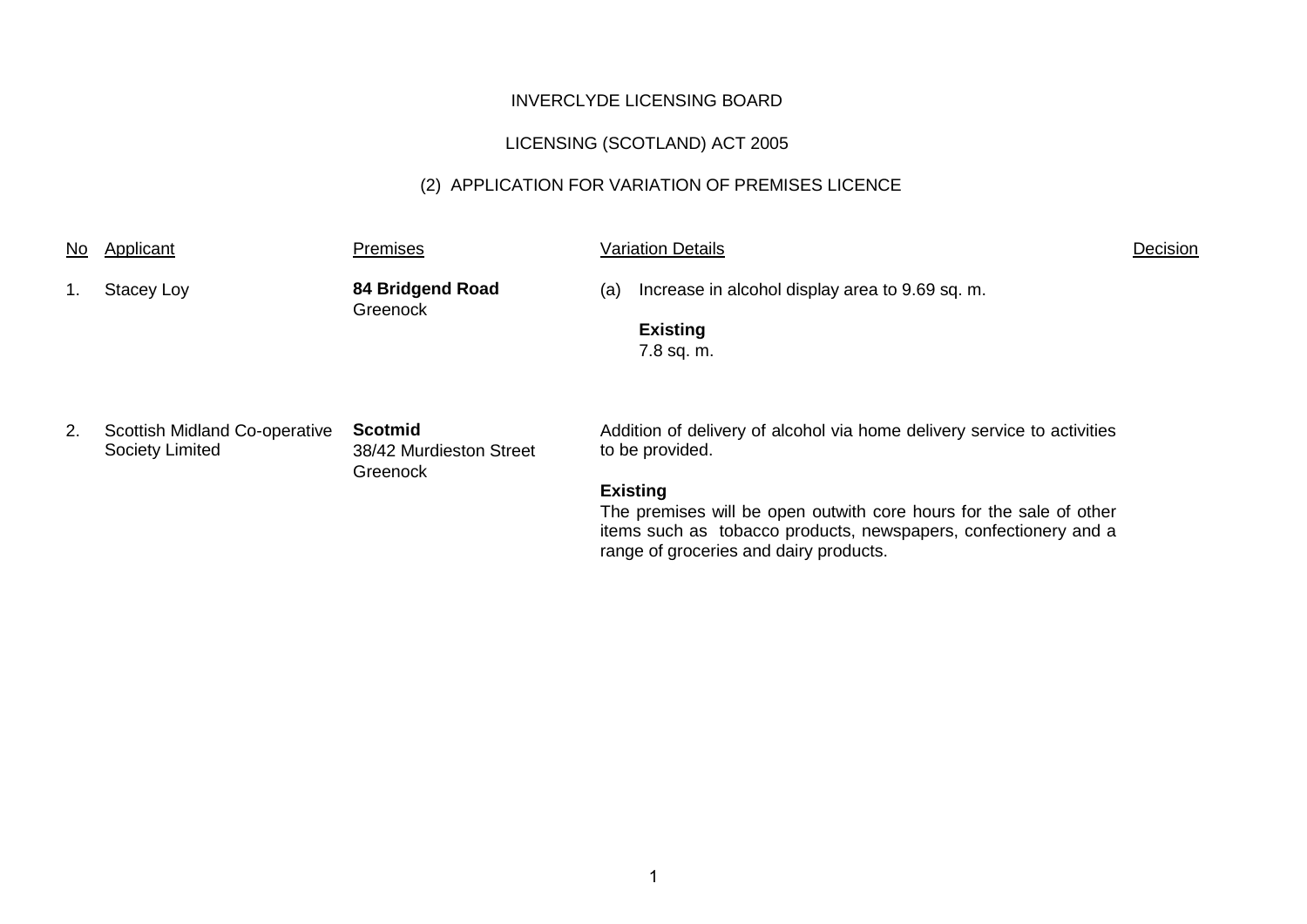# LICENSING (SCOTLAND) ACT 2005

# (3) APPLICATION FOR PROVISIONAL PREMISES LICENCE

| <u>No</u> | Applicant      | <b>Premises</b>                                 | <b>Proposed Licence Details</b>                                                                                                                                   |                                                                                                                                                  | Decision |
|-----------|----------------|-------------------------------------------------|-------------------------------------------------------------------------------------------------------------------------------------------------------------------|--------------------------------------------------------------------------------------------------------------------------------------------------|----------|
| 1.        | Teresa McGlynn | One 18 Caffe<br>118 Cathcart Street<br>Greenock | <b>Description of Premises</b><br>Café / Bistro with outside seating area situated within two units on<br>ground floor of a three storey property.                |                                                                                                                                                  |          |
|           |                |                                                 | <b>Core Licensing Hours - On Sales</b><br>Monday - Saturday<br>Sunday                                                                                             | 11.00 a.m. $-$ 11.00 p.m.<br>1.00 p.m. $-$ 11.00 p.m.                                                                                            |          |
|           |                |                                                 | <b>Core Licensing Hours - Off Sales</b><br>N/A                                                                                                                    |                                                                                                                                                  |          |
|           |                |                                                 | <b>Seasonal Variations</b><br>None                                                                                                                                |                                                                                                                                                  |          |
|           |                |                                                 | <b>Activities</b><br>provided during core licensing hours.<br>(Tick Box - Yes)                                                                                    | Restaurant facilities; bar meals; Club or other group meetings etc.;<br>recorded music; live performances; and outdoor drinking facilities to be |          |
|           |                |                                                 | <b>Further Details</b><br>None                                                                                                                                    |                                                                                                                                                  |          |
|           |                |                                                 | <b>Any Other Activities</b><br>Sale and painting of ceramic crafts.<br>11.00 p.m. for food and non-alcoholic drinks.<br>Live music will be provided on occasions. | Take-away service is provided throughout the day from $9.00$ a.m. $-$                                                                            |          |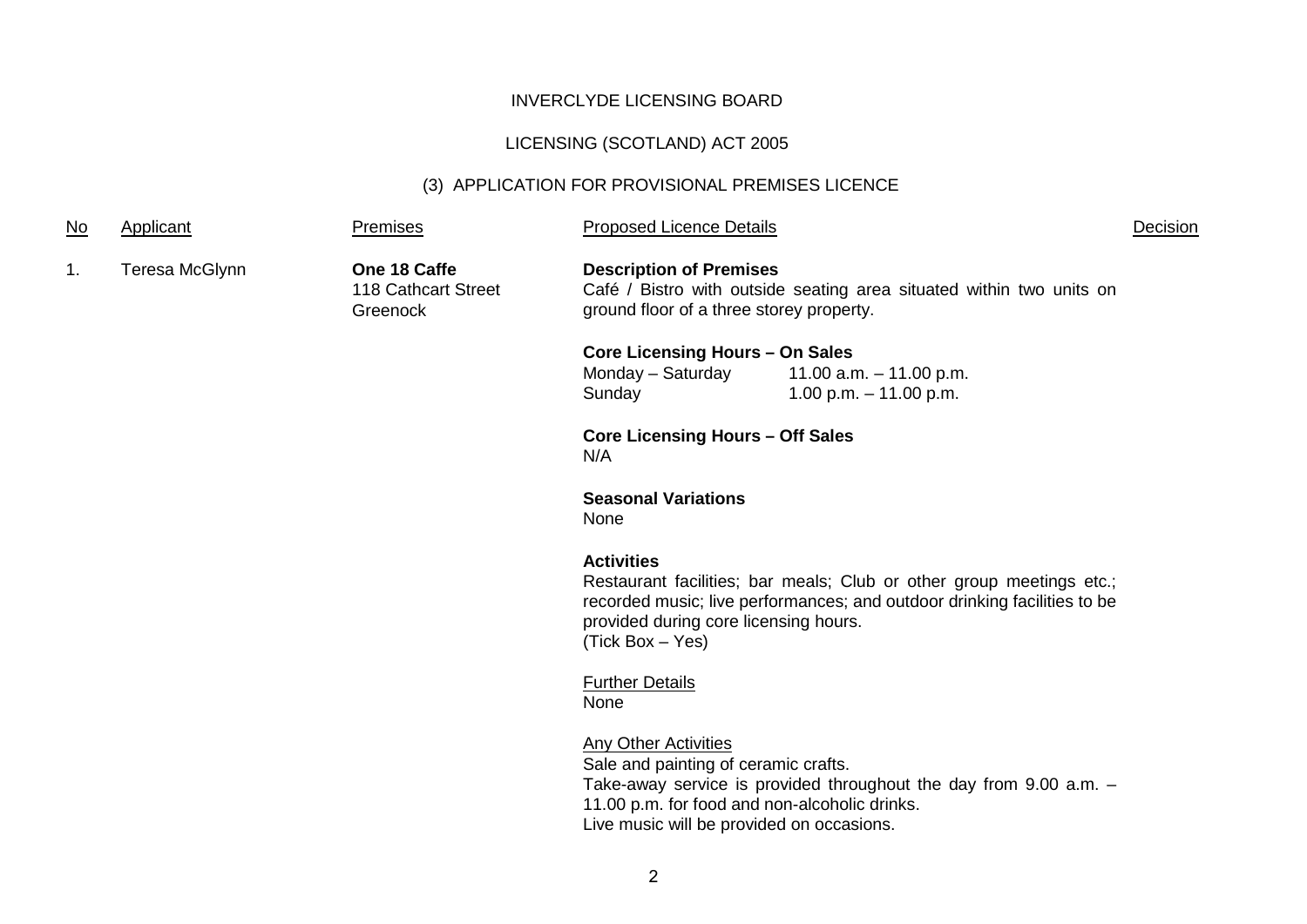| N٥ | Applicant |
|----|-----------|
|    |           |

**One 18 Caffe** 118 Cathcart Street

Greenock

**Children and Young Persons**

#### Terms

As per Inverclyde Licensing Board's Children and Young Persons in Licensed Premises Conditions.

#### Ages All ages

### Times

As per Inverclyde Licensing Board's Children and Young Persons in Licensed Premises Conditions.

# Parts

All public areas.

## **Capacity of Premises** 50 persons

# **Designated Premises Manager**

To be confirmed.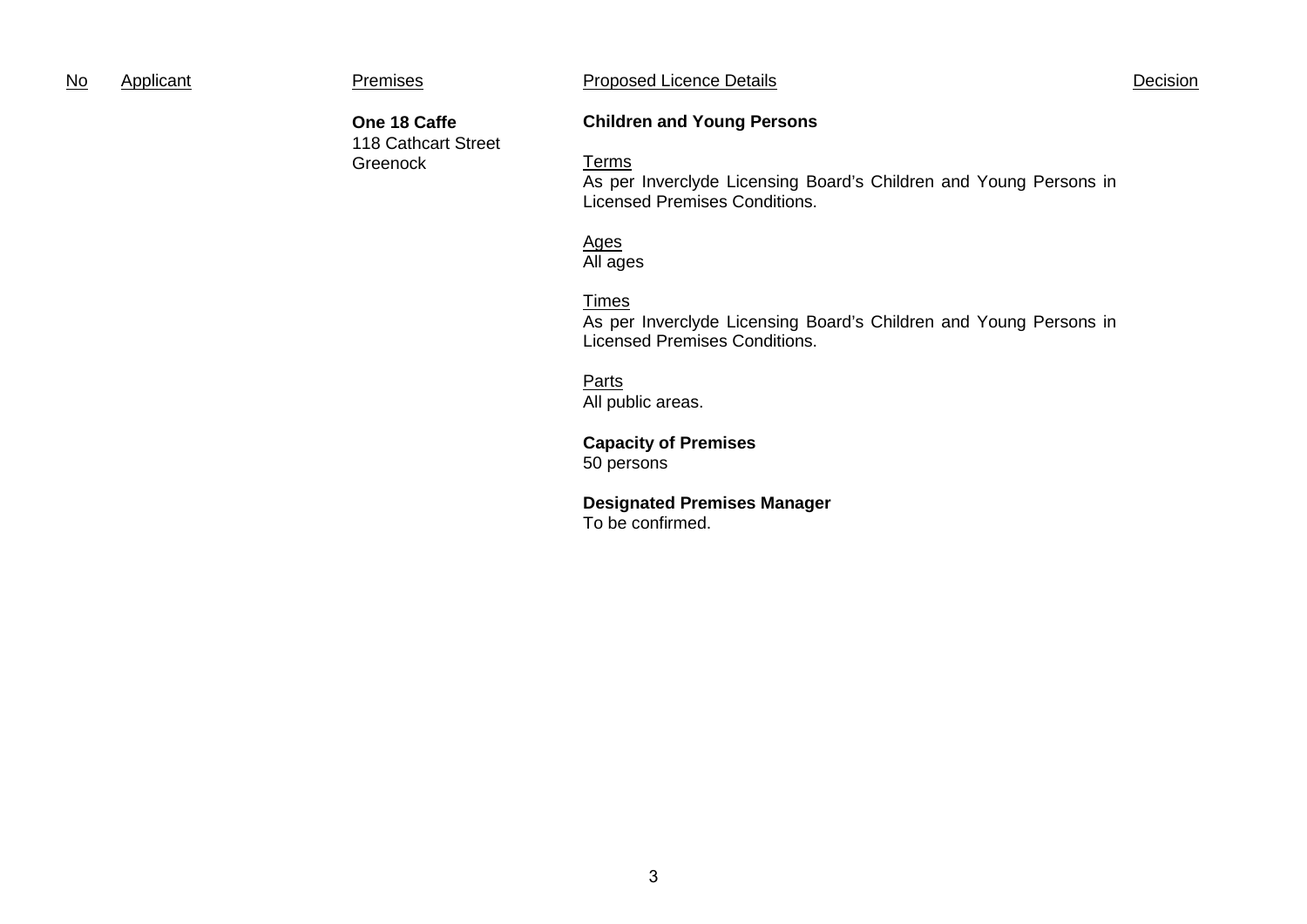# LICENSING (SCOTLAND) ACT 2005

# (4) APPLICATION FOR EXTENDED HOURS OF PREMISES LICENCE

| No. | Applicant                 | Premises                                                  | <b>Event Details</b>                                                                              | <b>Decision</b> |
|-----|---------------------------|-----------------------------------------------------------|---------------------------------------------------------------------------------------------------|-----------------|
|     | The Tontine Hotel Limited | <b>The Tontine Hotel</b><br>6 Ardgowan Square<br>Greenock | Sunday 12 April to Monday 13 April 2020<br>12 Midnight - 1.00 a.m.<br>Easter Bank Holiday Weekend |                 |